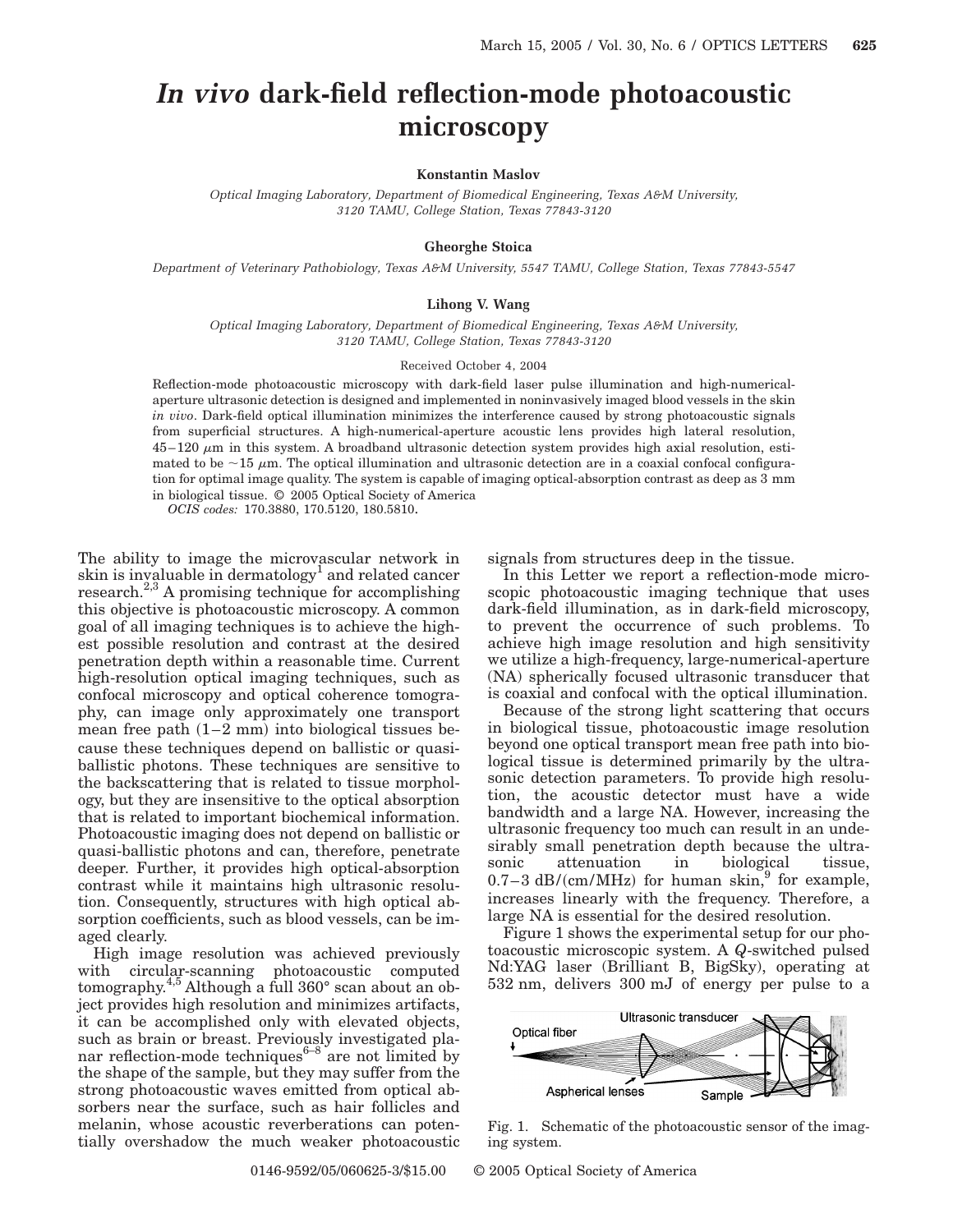0.60-mm-diameter optical fiber. The laser pulse width is 6.5 ns, and the pulse repetition rate is 10 Hz. The fiber output is coaxially positioned on a three-dimensional precision mechanical scanner with a focused ultrasonic transducer (Panametrics). The transducer has a center frequency of 50 MHz and a nominal bandwidth of 70% and is attached to an inhouse-constructed concave lens (aperture diameter,  $D=5.5$  mm; working distance, 5.6 mm). This aperture provides a NA of 0.44, which is considered relatively large in ultrasonics. The laser light from the fiber is expanded by a conical lens and then focused through an optical condenser with a NA of 1.1. The optical focal region overlaps the focal spot of the ultrasonic transducer, thus forming a confocal optical dark-field illumination and ultrasonic detection configuration.

Compared with alternative designs that involve bright-field illumination, this design provides the following advantages: First, a large illumination area reduces the optical fluence on the sample surface to less than 1 mJ/cm<sup>2</sup>, which is well within the safety standard.10 Second, a large illumination area partially averages out the shadows of superficial heterogeneity in the image. Third, dark-field illumination reduces the otherwise strong interference of the extraneous photoacoustic signals from the superficial paraxial areas.

Photoacoustic signals received by the ultrasonic transducer are amplified by a low-noise amplifier (ZFL-500LN, Mini-Circuits) and recorded by a digital oscilloscope. The transducer is immersed in water inside a plastic container with an opening at the bottom that is sealed with a thin disposable polyethylene membrane. The sample (animal) is placed outside the container below the membrane, and the ultrasonic coupling is further secured by coupling gel.

Figure 2(a) shows four photoacoustic images of a Mylar U.S. Air Force Test Chart (USAF-1951) target taken through a 4-mm-thick layer of light-diffusing tissue phantom made from a 2% Intralipid solution (Clintec Nutrition Company, Dearfield, Illinois) and 1% agar gel. The estimated reduced scattering coefficient of the phantom,<sup>11</sup>  $\mu_s$ ' ≈ 1.5 mm<sup>-1</sup>, is greater than that of most biological tissues.<sup>12</sup> The thickness of the phantom translates into approximately six transport mean free paths. The numbers below the images in Fig. 2 indicate the spatial modulation frequency expressed in line pairs per millimeter. The solid curves show the relative ultrasonic pressure as a function of the horizontal displacement across the



Fig. 2. (a) Image resolution test with a bar chart embedded 4 mm deep in a tissue phantom. (b) Imaging depth test with a black double-stranded cotton thread embedded obliquely in the abdominal area of a rat: 1, skin surface; 2, thread.

bars on the target. The modulation transfer  $function<sup>13</sup>$  was extracted from Fig. 2 and extrapolated to its cutoff spatial frequency, producing an estimated lateral resolution of 45  $\mu$ m. The axial resolution was estimated to be  $\sim$ 15  $\mu$ m, based on the spread function of the photoacoustic signal from the top surface of an embedded object.

When a 1.2-mm-thick freshly harvested skin from a sacrificed rat was placed between the acoustic lens and the USAF-1951 target, the lateral resolution degraded to  $\sim$ 120  $\mu$ m, likely because of increased ultrasonic attenuation. Ultrasonic attenuation in the skin decreased the signal-to-noise ratio to  $\sim 30$  dB from 80 dB in clear water and to  $\sim$  50 dB in the phantom samples. Increasing the signal-to-noise ratio potentially may recover the resolution.

Figure 2(b) shows a photoacoustic B-scan (vertical cross section) image of a black double-stranded cotton thread of 0.2-mm diameter and 1.25-mm pitch, which was embedded obliquely in the abdominal area of a sacrificed rat. The thread is clearly visible in the image to a depth of 3 mm, which shows the capability of our current system.

Data were collected on Sprague Dawley rats  $(-180 \text{ g};$  Charles River Breeding Laboratories). Before imaging, the hair on the backs of the rats was removed with commercial hair remover lotion. Imaging was performed under general anesthesia by intramuscular injection of ketamine hydrochloride  $(44 \text{ mg/kg})$ , xylazine hydrochloride  $(2.5 \text{ mg/kg})$ , acepromazine maleate  $(0.75 \text{ mg/kg})$ , and atropine  $(0.025 \text{ mg/kg})$ . During the procedure we maintained the animals' normal body temperature by controlling the immersion container, with additional heat provided as needed by an overhead surgical lamp. After several hours of experimentation, the rats recovered normally without noticeable health problems. Finally, the rats were sacrificed by use of pentobarbital (120 mg/kg, IP). The imaged skin was removed from the rats and photographed from the inner skin surface. All experimental animal procedures were carried out in compliance with the guidelines of the U.S. National Institutes of Health.<sup>14</sup> The laboratory animal protocol for this work was approved by the University Laboratory Animal Care Committee of Texas A&M University.

Figure 3 shows photoacoustic images of the vascular distribution in the dorsal dermis (the upper lumbar area left of the vertebra) of a Sprague Dawley rat. Four *in situ* consecutive photoacoustic B-scan images that were obtained 0.2 mm apart laterally are shown in Fig. 3(a). Each image is a gray-scale plot of the peak-to-peak amplitudes of the received photoacoustic signals; the vertical and horizontal axes represent the depth from the skin surface and the horizontal transducer position, respectively. We obtained the vertical axis by multiplying the acoustic time of arrival starting from the laser pulse by an assumed acoustic speed of 1500 m/s. The focal plane of the transducer was located at a depth of 1.2 mm. The animal was scanned horizontally in 100 0.1-mm steps, which took 10 s to complete. The slightly in-